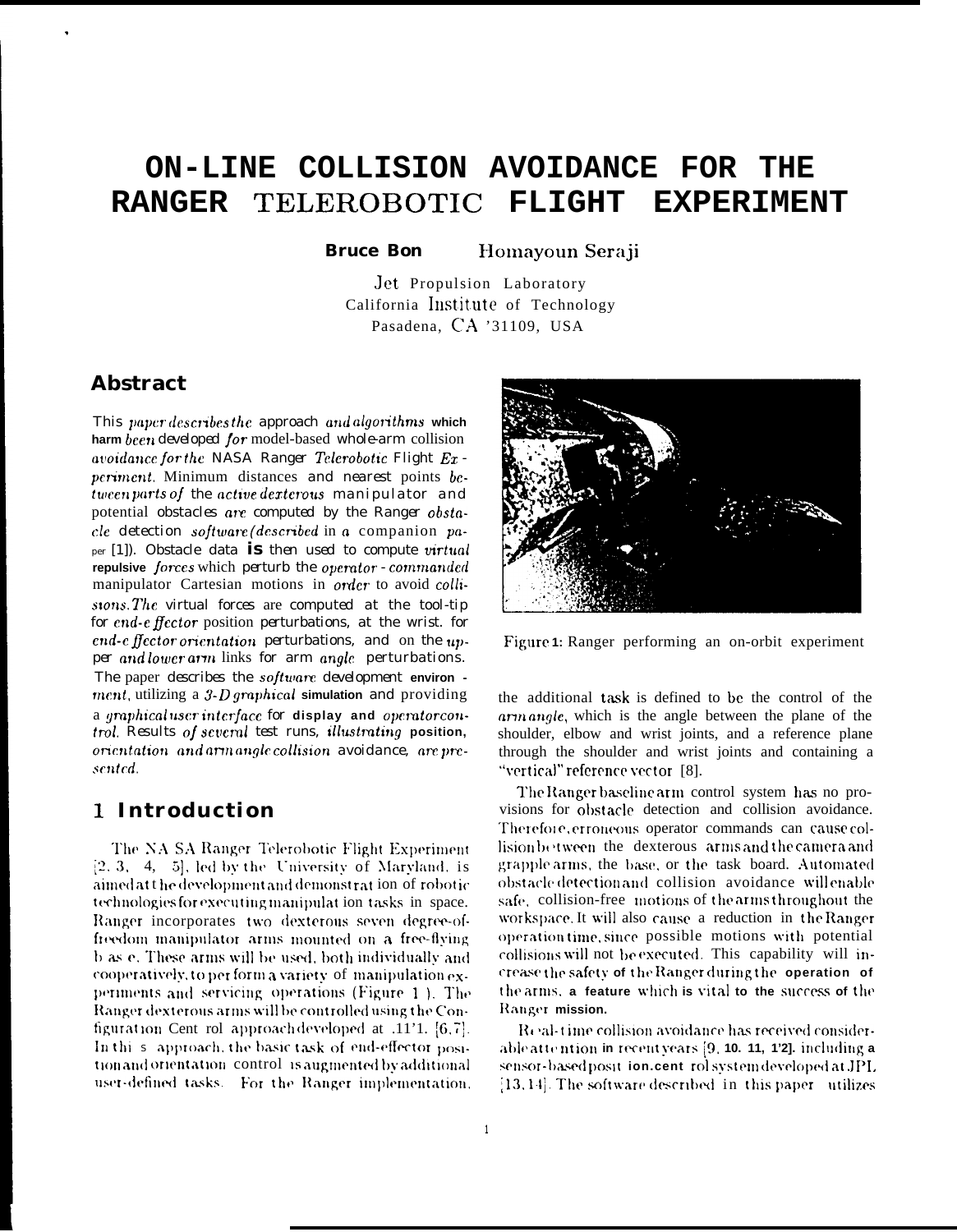

Figure 2: Top view of Ranger manipulator module and left dexterous manipulator in the home pose

the principles of the earlier JPL work, extending them to control six degrees-of-freedom of end-effecter Cartesian position anti orientation plus arm angle and utilizing model-based obstacle detection computations in place of sensor-based measurements.

Section 2 presents the virtual force formulation that is used to perturb position, orientation and arm angle for collision avoidance. Section 3 briefly describes the graphical user interface developed to achieve collision avoidance during test and demonstration. Section 4 presents the results of simulation runs to test avoidance perturbation in position, orientation and arm angle. Finally, Section 5 draws conclusions from this work.

# **2 Virtual Forces and Avoidance Perturbations**

As shown in Figure 2. each dexterous arm has  $7$  joints and .3 links or arm segments, Obstacle detection provides data on the nearest potential obstacle in each of the following three zones: tool-tip, wrist and elbow. A tool-tip obstacle is one whose nearest point on the dexterous arm is on the tool link and is closer than a specified threshold to the tool-tip, A wrist obstacle is One whose nearest point on the dexterous arm is on the tool link and is further away than the specified threshold from the tool-tip. Anelbow obstacle is one whose nearest point on the dexterous arm is either on the upper-arm link or on the lower-arm link.

The collision avoidance software computes the virtual force corresponding to the single nearest obstacle relative to each arm zone, thus limiting perturbation



Figure 3: Spring and damper models used for virtual force generation

computations to no more than three obstacles during any iteration. A single' point obstacle near the tool link will perturb either the tool-tip position or the tool-tip orientation, depending on its distance from the tooltip, while an extended obstacle may be detected as two point obstacles, one in the tool-tip zone and onc in the wrist zone, thus perturbing both position and orientation. These collision avoidance policies are adopted for simplicity of concept, ease of implernentation, anti, most importantly, to minimize computational requirements while providing robust performance.

### **2.1 Virtual Spring and Damper Forces**

For each of the three detection zones, collision avoidance generates a virtual force, denoted by a vector in Figure 2, to repel the arm away from the obstacle. This force is zero if there is no object within a user-specified stand-off distance,  $d_r$ , away from the surface of the arm. If the minimum distance to an obstacle,  $d_m$ , is iess than the stand-off distance, we say that the arm is within the obstacle's avoidance zone anti a virtual force,  $F$  is generated, comprised of a spring component, which is proportional to the incursion magnitude, and a damper component, which is proportional to the closing velocity between the arm and the obstacle (see Figure 3).

Tool-t ip virtual forces perturb the end-effector position coordinates to avoid collisions. Wrist virtual forces perturb the end-effector orientation coordinates to avoid collisions. Elbow virtual forces perturb the arm angle to avoid collisions.

Collision avoidance is accomplished by utilizing the virtual spring and damper forms to modify the operator-commanded arm motions. Entry into an obstacle's avoidance zone will be opposed by the virtual force, which is a function of the avoidance zone incursion,  $c = d_r$  —  $d_m$ . Let the virtual spring constant be denoted by k, and the virtual damper constant  $\{b, k_p\}$ .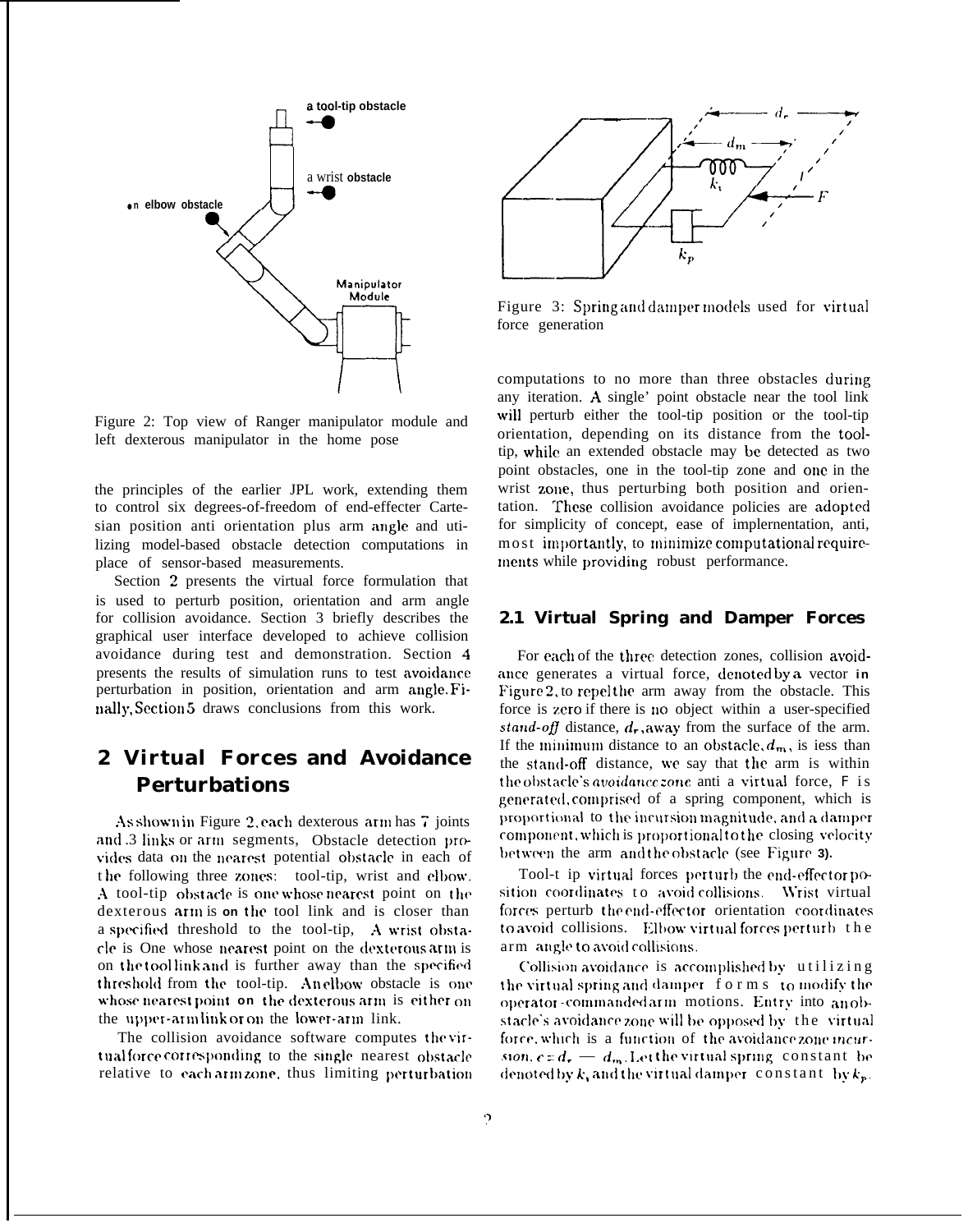

Figure 4: Control diagram for perturbing arm motion for collision avoidance

Then the virtual force for collision avoidance is:

$$
F(t) = k_i e + k_p \frac{de}{dt} \tag{1}
$$

where the sign of  $e$  (and. hence, of  $F$ ) is chosen such that the force  $F$  will be applied in the opposite direction from the incursion. The terms in equation  $(1)$  correspond to a virtual spring force,  $F_s(t) = k_i e$ , and a virtual damper force,  $F_d(t) = k_p \ de/dt$ .

### 2.2 Hand **Position** Perturbations

The virtual force, *F.* can be considered as a velocity perturbation,  $v_f$ . Figure 4 illustrates how the perturbation is generated and used to modify the operatorcmumanded position, The raw position perturbation.  $Y_f$ , is given by:

$$
Y_f = \int v_f \, dt = \int F(t) \, dt \tag{2}
$$

 $\Gamma$  **r**he raw spring and damper position perturbations are given by:

$$
Y_{f,s-}(t) = k_1 \int_a^t e \, dt \tag{3}
$$

$$
Y_{fd}(t) = k_p e(t) \tag{4}
$$

where a is the last time at which  $r(t) = 0$ . Numerically integrating using the trapezoidal rule yields:

$$
f''_{t+1}(t_1) = Y_{t+1}(t_{t-1}) + \frac{1}{2}k_1 \left[ e^{-(t_1 - t_1)} + e(t_1) \right] \Delta t(5)
$$

$$
f''_{\nu} / (f_{\nu}) = -Y_{\nu} f(t_{\nu-1}) + k_p \left[ f(t_{\nu}) - (f(t_{\nu-1})) \right] \tag{6}
$$

where  $Y_{f+}(t_0) = 0$ ,  $Y_{f,d}(t_0) = 0$ , and  $\Delta t = t_1 - t_{1-1}$ 

If used without modification, the raw position perturbation,  $Y_f$ , can cause stability problems at the boundary of the avoidance zone. This is caused by the abrupt zeroing of the perturbation when the arm leaves the avoidance zone. resulting in discontinuity in both velocity and position. 10 avoid this instability, the raw spring position perturbation is scaled to yield the final position perturbation,  $X_f$ . The raw damper perturbation is not scaled because it approaches zero over time and hence does not cause an exit discontinuity,

As shown in the far-left box in Figure -i, 'a scaling factor  $k<sub>t</sub>$  is introduced as follows:

$$
k_{\epsilon}(e) = \begin{cases} 0 & \text{if arm is outside of avoidance zone} \\ k_{\epsilon} / d_{k_{\epsilon}} & \text{if } 0 < e \le d_{k_{\epsilon}} \\ 1 & \text{if } e > d_{k_{\epsilon}} \end{cases} \tag{7}
$$

where  $d_{\mathbf{k}}$  is the value of e at which the full value of the raw spring perturbation,  $Y_{fs}$ , is applied. Multiplying the raw spring perturbation by  $k_e$  ensures that the effective perturb: tion,  $X_f$ , will never exceed the incursion, e, and hence prevents a discontinuity in commanded position that would otherwise occur when the  $arm$  exits the avoid ance zone.<sup>1</sup> Thus the final, modified position perturbation for iteration *i* **is** computed from:

$$
X_f(t_i) = k_e(e) Y_{fs}(t_i) + Y_{fs}(t_i)
$$
 (8)

where  $Y_{fs}$  and  $Y_{fd}$  are computed using equations (5)-(6). Finally, the perturbation  $X_f(t_i)$  is applied by adding it to the current operator-commanded change in position  $\Delta x$ .

### 2.3 Hand Orientation Perturbations

Figure 5 illustrates one viable approach to perturbing the orientation of link \VT, where \V is the wrist and  $T$  is the tool-tip. Let  $1'$  be the closest point on an ol)st[iclc to \VT **aIId Q be the closest** point on JVT to the obstacle. The objective is to leave the position of T unperturbed, but to rotate WT about T such that point Q will move away from the obstacle to zero out **the virtual force**  $\vec{F}$ . Following the derivation in 2.2. the desired displacement of point Q is  $\vec{Q}_{f}$ :

$$
\vec{Q}_f = k_r(e) \int \vec{F}_{fs} dt + \int \vec{F}_{fd} dt \qquad (9)
$$

where  $k_r(c)$  is defined by equation (7) and  $\vec{F}_f =$  $\vec{F}_{fs}+\vec{F}_{fs}$  .

Let  $\vec{r} = Q - T$  be the vector from T to Q.  $\hat{r}$  the unit vector of  $\vec{r}$  and r the length or  $\vec{r}$ . If the geometry

<sup>&</sup>lt;sup>1</sup>For simplicity within Figure 4, k, is shown as scaling the total raw perturbation,  $Y_f$ , but in actuality it is only used to scale the raw spring perturbation, Y<sub>f</sub>,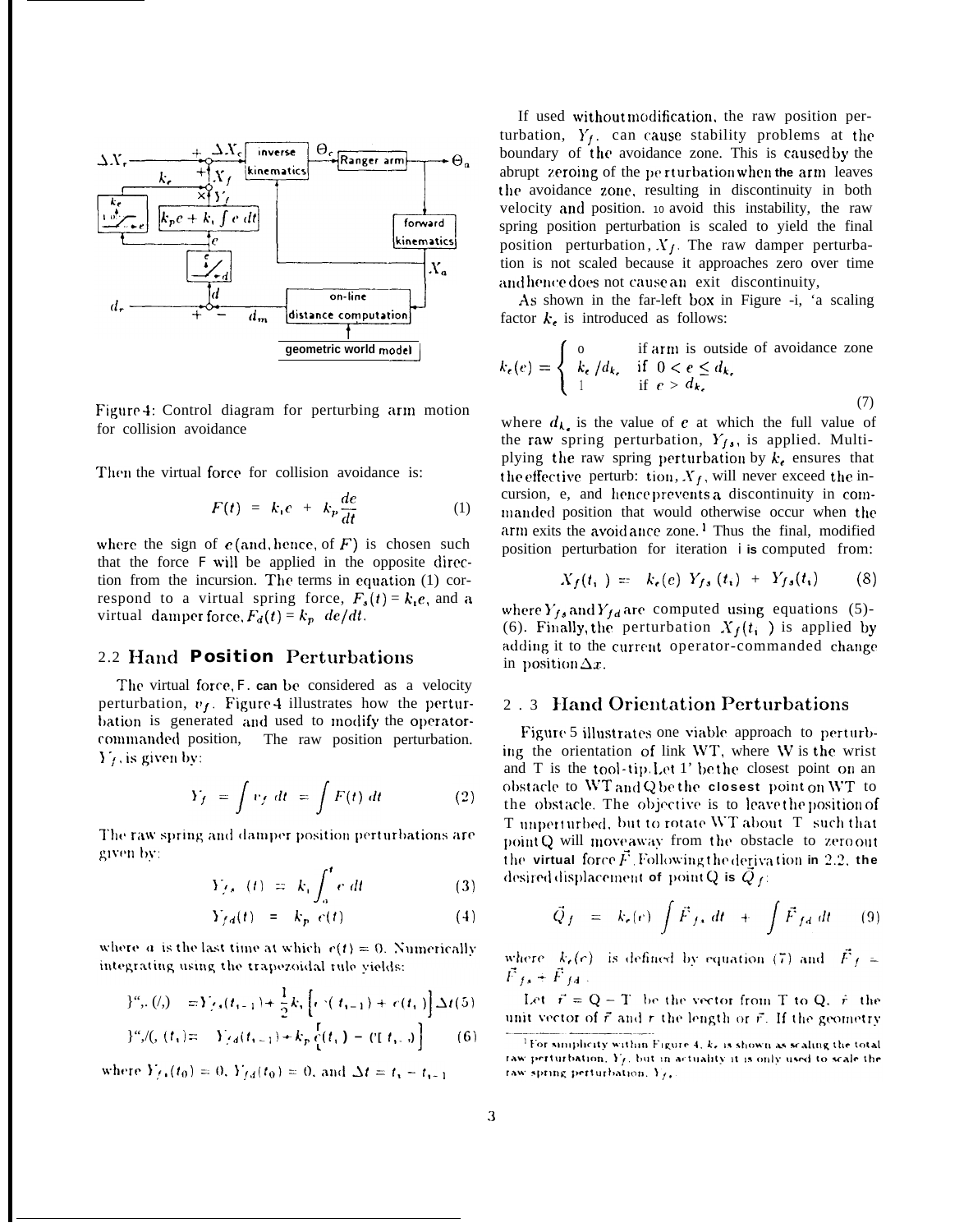

Figure 5: Example geometry for orientation perturbat ion

is known to be planar with  $\vec{F}_f$  perpendicular to WT (as shown), then the desired orientation perturbation will be a rotation about T by the angle  $\alpha$ , where:

$$
\alpha = |\vec{Q}_f| / r \qquad (10)
$$

*In* order to generalize for a rotation about an arbitrary axis through T, define the angular rotation perturbation vector,  $\overrightarrow{R}_f$ , to be a vector parallel to the desired axis of rotation whose magnitude is the desired angle of rotation and whose direction determines the direction of rotation by the right-handed rule. ? Then the rotation perturbation corresponding to the desired displacement perturbation,  $\overrightarrow{Q}_f$ , is given by:

or:

$$
\vec{R}_f = \frac{\vec{r}}{\vec{r} \cdot \vec{r}} \times \vec{Q}_f \tag{12}
$$

Substituting equation  $(9)$  into equation  $(12)$ , we obtain:

 $\vec{R}_f = (\hat{r} \times \vec{Q}_f) / r$ 

$$
\vec{R}_f = \frac{\vec{r}}{\vec{r} \cdot \vec{r}} \times \left( k_\epsilon(e) \int \vec{F}_{fs} dt + \int \vec{F}_{fd} dt \right) \tag{13}
$$

The preceding analysis is valid providing that  $\vec{r}$  is constant. However, considering that  $\vec{r}$  varies over time as either the obstacle or the arm link changes position. we should bring the  $\dot{r}$  term within the integrals:

$$
\vec{R}_f = k_e(e) \int \frac{\vec{r}}{\vec{r} \cdot \vec{r}} \times \vec{F}_{f\ast} dt + \int \frac{\vec{r}}{\vec{r} \cdot \vec{r}} \times \vec{F}_{f\ast} dt \quad (14)
$$

Substituting the definitions of  $\vec{F}_{fs}$  and  $\vec{F}_{fs}$  into equa-

$$
\vec{R}_f = \int \frac{k}{r} \vec{f} \cdot \vec{e}_r \cdot \vec{e}_r d t \int k \vec{f} \cdot \vec{r} \cdot \vec{x} d t \, dt \, (15)
$$



Figure 6: Shoulder-elb ow-wrist geometry for collision avoidance



Figure 7: Edge-on view of shoulder-elb ow-wrist geometry

Then a similar analysis to that presented in section  $2.2$ can be used to get iterative equations for computing the angular rotation perturbation,  $\tilde{R}_f$ . In order to perturb the commanded motion in hand orientation.  $\vec{R}_f$ is converted into a 3x3 rotation matrix, which is then multiplied by the 3x3 matrix representing the desired motion in hand orientation to get the achieved motion in hand orientation.

#### $2.4$ **Arm Angle Perturbations**

Potential collisions with the Ranger upper-arm and lower-arm links are avoided by perturbing the arm angle. Figure 6 illustrates the basic geometry, where points S. E and W are the shoulder, elbow and wrist center points, respectively, and  $\tilde{v}$  is a unit vector which. with the line SW, defines the reference plane. The arm

11)

<sup>&</sup>lt;sup>2</sup>The components of  $\vec{R}_J$  comprise roll, pitch and yaw for a fixed-angle rotation in space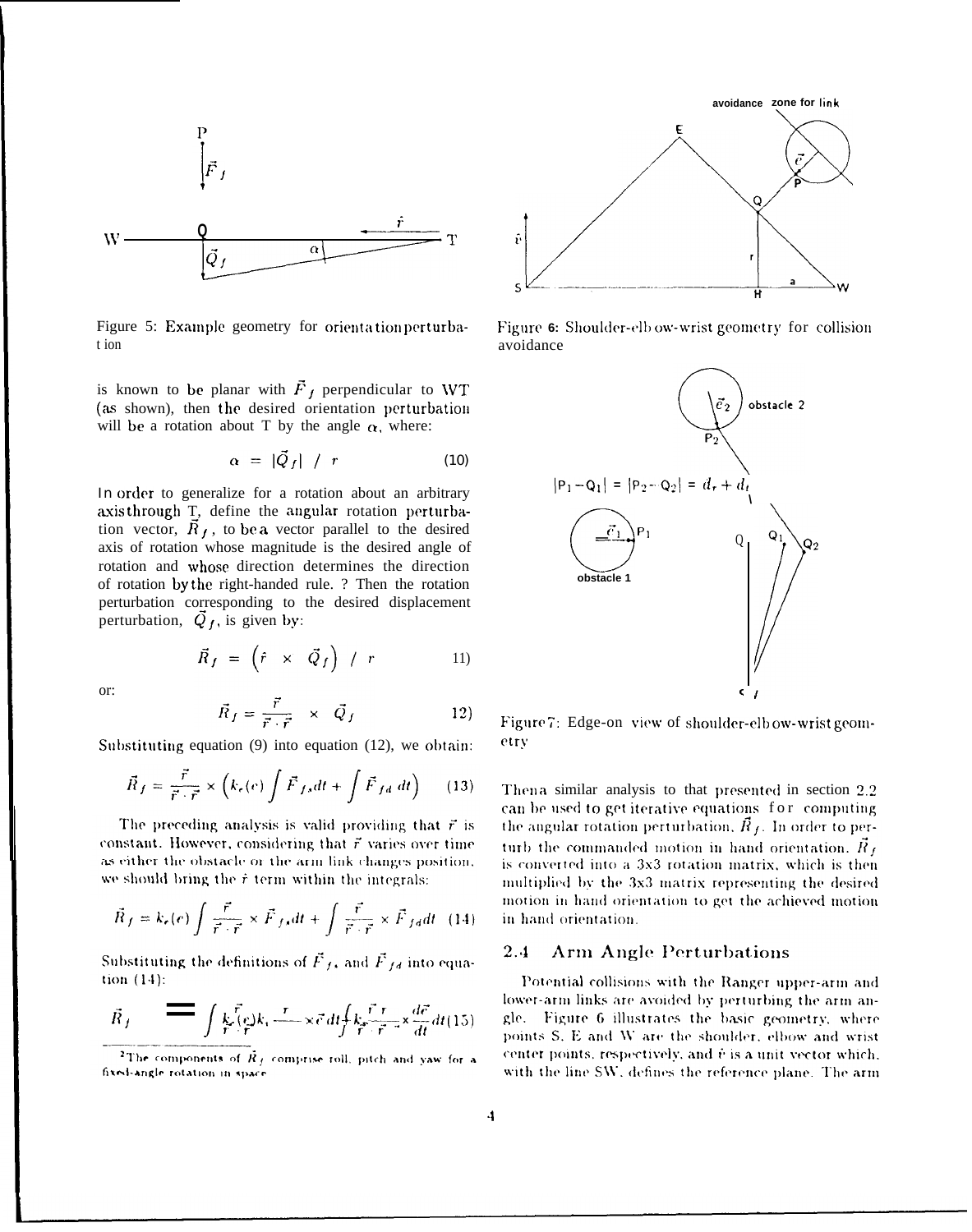angle,  $\phi$ , is measured from this reference plane to the arm plane containing S, E and W.

The point, P, is the nearest point, on the surface of any obstacle. to the surface of the upper-arm link. whose  $axis$  is  $SE$ , or the lower-arm link, whose  $axis$  is EW. The point,  $Q$ , is the point on axis SE or axis EW that is closest to P. The error,  $\vec{e}$ , is the vector whose direction is from P to Q and whose magnitude is the distance of incursion of point P on the surface of a collision object into the avoidance zone defined by the tool-link radius  $d_t$  and the stand-off distance  $d_t$ . Then:

$$
|\vec{e}| = (d_t + d_r) - |Q - P|
$$
 (16)

and  $\vec{e}$  is in the direction of  $(Q - P)$ , i.e. from P to  $Q^3$ .

Figure 7 illustrates an edge-on view of the shouldere]bow-wrist geometry with two example obstacles. Both obstacles are the same distance from the link nearest point Q. The virtual force is always applied in a direct ion perpendicular to the SEW plane. Once the arm angle is perturbed to nullify the incursion into the avoidance zone, the link nearest point will be at  $Q_1$  for obstacle 1 or  $Q_2$  for obstacle 2. The arm angle must be perturbed more for obstacle 2, which is close to edge-on to the SEW plane, than for obstacle 1, whose incursion vector is perpendicular to the SEW plane, even though the component of the incursion vector  $\vec{e}$  in the direction of required motion of Q is less for obstacle 2. The virtual force used for arm angle perturbation is a function of the incursion magnitude  $|\vec{e}|$  to assure that edge-on obstacles such as obstacle 2 are successfully avoided.

The signed magnitude of  $\vec{e}$ , denoted  $e_m$ , is the basis for computing the arm angle perturbation. The sign of  $e_m$  is chosen to perturb Q away from the obstacle. If the virtual spring constant is  $k_i$ , and the virtual damper constant is  $k_p$ , then the scalar virtual force for collision avoidance will be:

$$
F_f = k_i e_m + k_p \frac{de_m}{dt} \tag{17}
$$

where the signs are positive to indicate a force in the direction opposing the incursion,

Let r be the length of line QH, the radius of revolution for the arm angle when the position of  $Q$  is perturbed. We need to find the signed scalar angular perturbat ion,  $\phi_f$ , to arm angle  $\phi$  which will nullify the avoidance zone incursion. Replacing  $R_f$  with  $\phi_f$  in equation  $(15)$ , and simplifying to scalars, we get the following equation for  $\rho_f$ .

$$
\phi_f = k_e(e_m) k_i \int \frac{1}{r} e_m dt + k_p \int \frac{1}{r} \frac{de_m}{dt} dt \quad (18)
$$

In order to numerically compute the arm angle perturbation. we compute  $e'_{m} \equiv de_{m}/dt$ :

$$
e'_{m}(t_{1}) = \left[ e_{m}(t_{1}) - e_{m}(t, -1) \right] / \Delta t \qquad (19)
$$

where  $\Delta t = t_1 - t_{1-1}$ . Then, using the trapezoidal integration rule with  $Y_{fs}(t_0) = 0$  and  $Y_{fd}(t_0)$  o yields:

$$
Y_{fs}(t_1) = Y_{fs}(t_{i-1}) + \frac{1}{2}k_i \left[ \frac{e_m(t_{i-1})}{r(t_{i-1})} + \frac{e_m(t_i)}{r(t_i)} \right] dt
$$
\n(20)

$$
Y_{fd}(t_1) = Y_{fd}(t_{i-1}) + \frac{1}{2}k_p \left[ \frac{e'_{m}(t_{i-1})}{r(t_{i-1})} + \frac{e'_{m}(t_1)}{r(t_1)} \right] dt
$$
\n(21)

$$
\phi_f(t_i) = k_e(e_m) Y_{fs}(t_i) + Y_{fs}(t_i) \qquad (22)
$$

where  $k_{e}(e_{m})$  is defined by equation (7) and serves, as discussed in section 2.2, to prevent disco ntinuities as the  $a$ rm moves out Of the avoidance zone.

### **3 Graphical User Interface**

The software package for obstacle detection and collision avoidance is implemented in C 011 an SGI Indy under IRIX, but is designed to be portable for integration into the Ranger flight software running on a MIPS R3000 processor under Vx\Vorks. A test and demonstration progratn provides a graphical user interface (GUI) for operator control and drives a 3-D graphical simulation provided by the Ranger project. Capabilities of this program are summarized below.

The 3-D graphics simulation displays the Ranger neutral buoyancy vehicle (NBV) and the two dexterous arms. The nearest obstacle to the currently active arm is identified by a colored line in the 3-D scene connecting the obstacle and the arm link that is closest to it. If the obstacle is within the detection threshold distance of the arm, the nearest arm link changes color to red and the connecting line changes from yellow to red. When collision avoidance is not active, commanding an arm into a collision with itself, the other arm or the spacecraft will result in the arm moving inside the obstacle, \Yhen collision avoidance is active, the arm will move as commanded until it bits the invisible avoidance zone and will then slide along the avoidance zone boundary until it is as close as possible to the goal state and the commandruns out of time.

The GUI provides a main control panel with buttons to select the active arm, to bring up additional control panels for joint or Cartesian control. to turn obstacle

<sup>&</sup>lt;sup>3</sup>For ease of visualization, the avoidance zone in Figure 6 is shown surrounding the  $arm$  link rather than the obstacle  $\sim$  this is an equivalent model to the usual one, where the avoidance zone surrounds each obstacle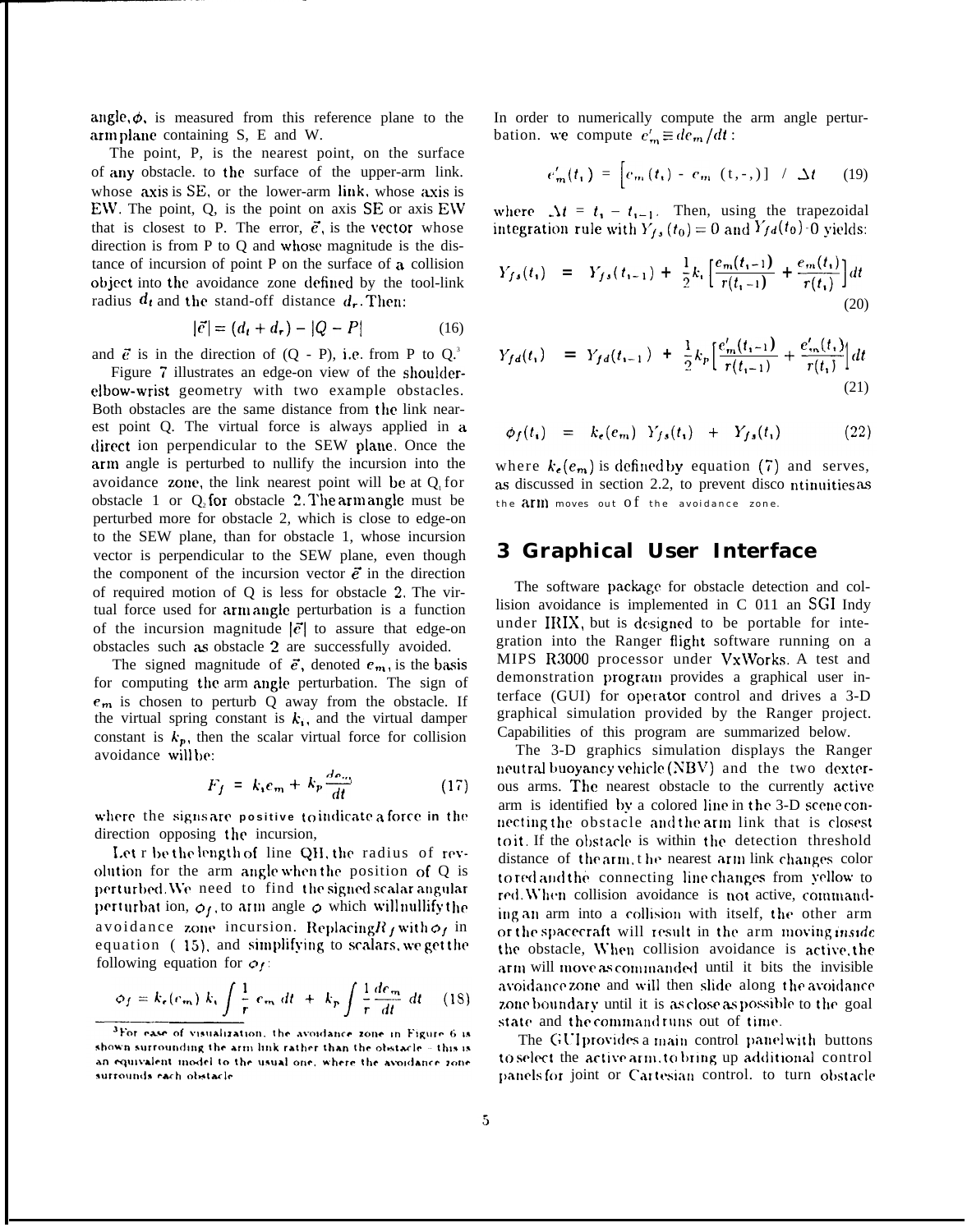

Figure 8: The JPL Ranger graphical user interface panel for avoidance

detection and collision avoidance eon or off, to bring up a button panel for controlling tests and viewpoints, and to terminate execution. The Cartesian control panel has sliders for operator control of the location and orientation of the end-effector of the currently active arm, as well as the arm angle. The Test Panel is comprised of buttons that allow the user to select from ten locations for viewing the simulation, as well as to setup and execute any of ten test and demonstration cases. Whenever detection or avoidance are active, the main control panel is expanded with section sfordat adisplay and control of these features.

Figure 8 is a screen snap.shotofthe GUI panel which controls the stand-off distance  $d_r$  and displays current avoidance data. The top-most label widget simply indicates whether or not avoid ance perturbations are currently required. The middle widget displays the reference and achieved Cartesian coordinates and artn angle (aka  $SEW$  roll angle). The slider along the bottom provides user control of the stand-off distance,

### **4 Simulation Results**

Several tests are conducted on collision avoidance of the Ranger dexterous arms. We shall now present a typical set of results obtained in these tests. The obstacles used in these tests are bounding bor limits. The bounding box is defined to be a virtual box enclosing the  $\sum_{i=1}^{\infty}$  arms  $\sum_{i=1}^{\infty}$  centered on the Ranger manipulator module. When a manipulator approaches any side of the bounding box, an obstacle is detected.

Figure 9 shows the results of a simulation run using the Ranger test program and the collision avoidance software to demonstrate hand position avoidance. For this run, the r component of end-effector position is commanded toward a bounding box limit obstacle at  $r = 10.7$  cm. The avoidance zone boundary, taking into



Figure 9: Position perturbation example: reference and achieved  $r$  trajectories



Figure 10: Position perturbation example: collision avoidance pert urbations

account the radius of the link, is at  $x = 99.65$  cm, and the reference trajectory is the trajectory whir-h would have been followed if collision avoidance were not active. As shown in the Figure, the *achieved* trajectory enters the avoidance zone by less than 0.5 cm before settling down to an avoidance zone incursion of less than 0.1 cm. The shape of the trajectory and the magnitude of avoidance zone incursion can be adjusted by modifying the parameters  $k_i$  and  $k_p$ 

Figure 10 shows the perturbations used to modify [he trajectory in Figure 9. As shown, the raw spring perturbation continues 10 increase over time, while the r a w damper perturbation decreases toward zero. Because the incursion is always less than the spring per turbation scaling parameter,  $d_k$ , the scaling factor,  $k_k$ , reduces the effect of the raw spring perturbation. The net result is a total perturbation which approaches the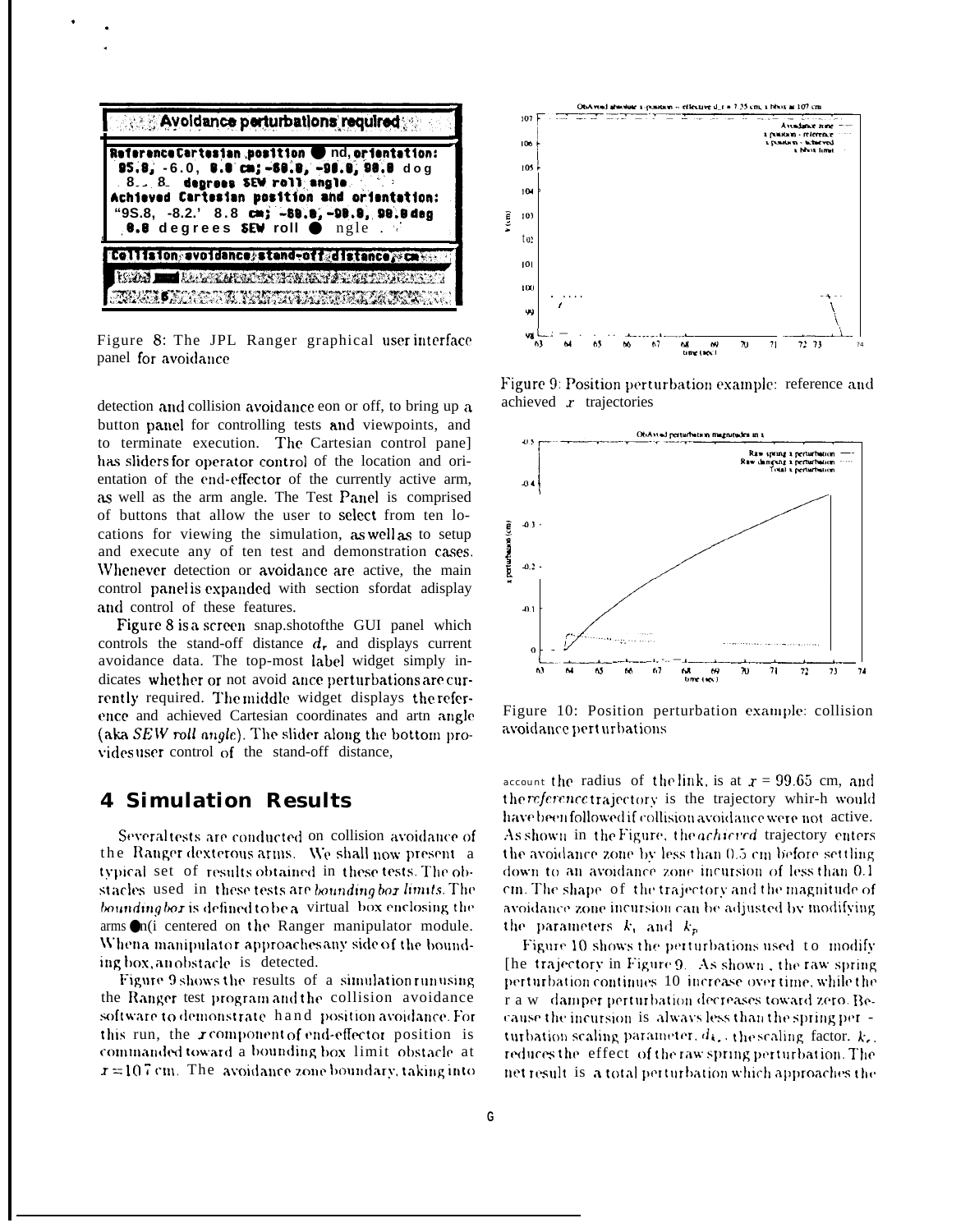

Figure 11: Orientation perturbation example: reference and achieved pitch trajectories



Figure 12: Orientation perturbation example: collision avoidance perturbations in pitch

value corresponding to the maximum move allowed per iteration, or 0.04 cm.

Figure 11 shows the results of a simulation run demonstrating hand orient ation collision avoidance. and Figure 12 shows t be corresponding avoidance pert urbations. The obstacle is a positive-z bounding box limit at 10 cm, resulting in an avoidance zone boundary at 3.65 cm. For the particular configuration of the manipulat or armused in the test, this avoidance zone boundary corresponds to a limit of about '2.9 degrees in pitch. The reference pitch trajectory would have been achieved if avoidance had been turned off. When the reference pitch trajectory moves out of the avoidance zone, the achieved trajectory again coincided with the reference. Note that the perturbations shown in Figure 12 are virtually identical in form with those of of figure 10, showing position perturbations.



Figure 13: Arm angle perturbation example: reference and achieved  $\phi$  trajec tories



Figure 14: Arm angle perturbation example: collision avoidance perturbations in  $\phi$ 

Figure 13 shows the results of a simulation run to demonstrate arm angle collision avoidance. Figure 14 shows the corresponding avoidance perturbations and the avoidance zone incursion error  $|\vec{c}|$  used for compuing the perturbations. The maximum incursion into the avoidance zone is approximately 0.28 cm. The avoic ance zone is such that  $\phi$  is limited to 101.6 degrees. The reference trajectory is the trajectory that  $\phi$  would have achieved had avoidance been turned off. When the reference  $\phi$  trajectory moves out of the avoidance zone, the achieved trajectory again coincides with the reference. Generally, the avoidance results for this run are very similar to the end-effector test run results discussed above.

Perturbation computation times per iteration, not including the time required for obstacle detection or forward and inverse kinematics computations, are mea